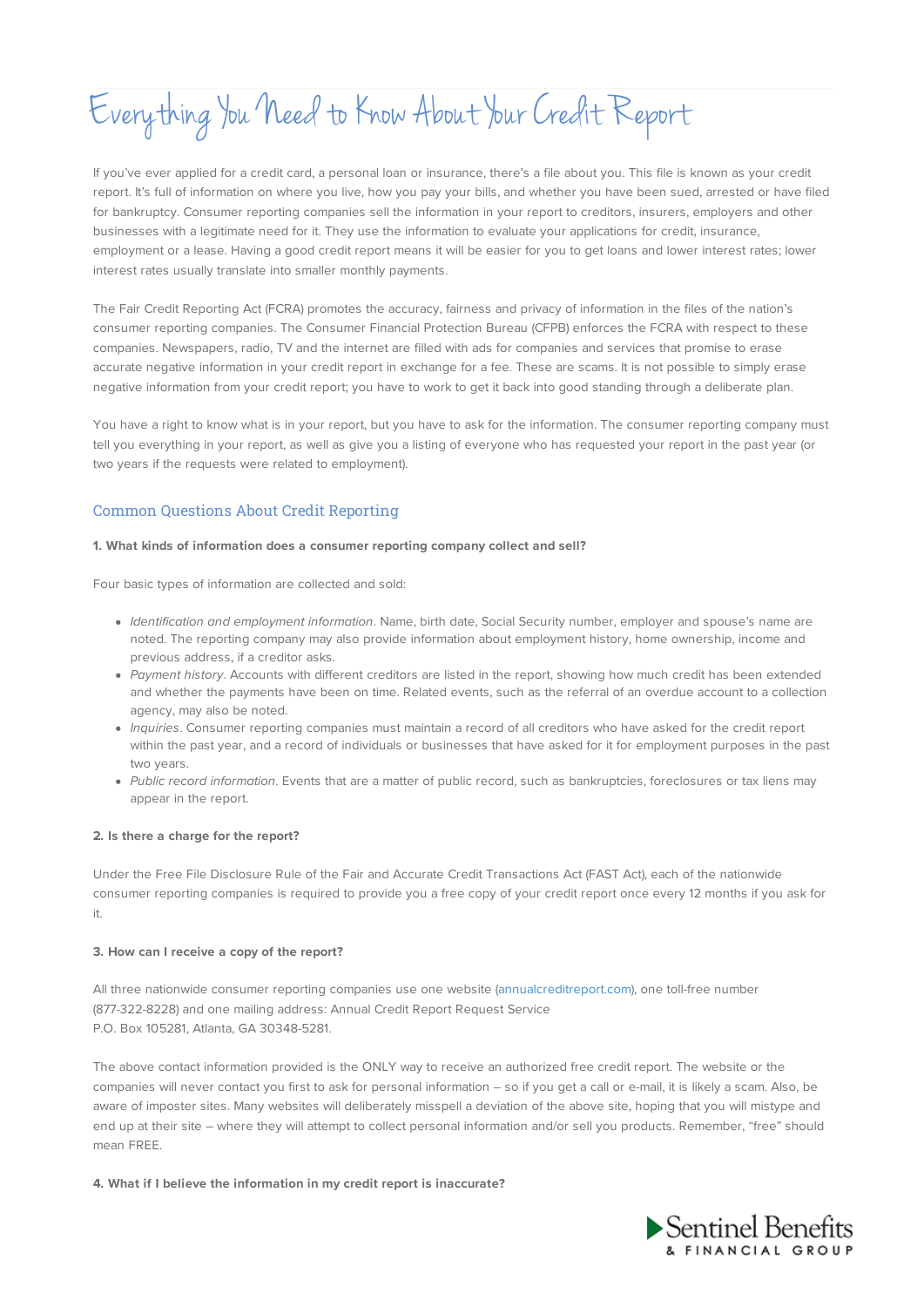Tell the consumer reporting company, in writing, what information you think is incorrect. Include copies—not originals—of documents that support your position. Your letter should clearly identify each item in the report that you dispute as well as why you dispute it. You should request that the items be deleted or corrected. Send the letter by certified mail, with a return receipt requested.

Consumer reporting companies must investigate the items in question (usually within 30 days) unless they consider your dispute frivolous. When the investigation is complete, the company must give you the written results and a free copy of your report if the dispute results in a change. If you request, the consumer reporting company must send notices of any correction to anyone who received your report within the past six months.

### Your Credit Score

Credit scoring is a system creditors use to help determine whether to give you credit and how much to charge you for it. Information about you and your credit experiences (like your bill-paying history, the number and types of accounts you have, late payments, etc.) is collected from your credit application and your credit report. Using a statistical formula, creditors compare this information to the credit performance of consumers with similar profiles. A credit scoring system awards points for each factor. The total number of points—or the credit score—helps predict how creditworthy you are; that is, how likely you are to repay a loan and make the payments on time. Credit scores range from 300 (worst) to 850 (best). Generally, anything below 620 is considered "Poor," a range of 620 to 720 is "Good," and anything above 720 is "Excellent."

# Improving Your Financial Situation and Your Credit Score

If you have negative information in your report, only the passage of time can remove it. A consumer reporting company can report most accurate negative information for seven years and bankruptcy information for 10 years. Whether you find yourself in a financial bind or not, here are some ways to improve your credit score and avoid increasing your debt.

**Make Payments on Time**. Payment history is a significant portion of your credit report. If you are having trouble making your payments, call your creditors and explain. You will likely be able to work out a modified payment plan that reduces your payments to a more manageable level. Don't wait until your accounts have been turned over to a debt collector.

**Don't "Max Out" Your Credit Cards.** Many scoring systems evaluate the amount of debt you have compared to your credit limits. If the amount you owe is close to your credit limit, it's likely to have a negative effect on your score. For example, someone with \$10,000 charged on a credit card with a \$20,000 limit is going to be looked upon more favorably than someone with \$900 charged on a card with a \$1,000 limit, even though it's a much lower amount.

**Watch Your Credit Applications**. Have you applied for new credit lately? When you apply for credit, it shows up as an "inquiry" on your credit report. Too many inquiries in a short period of time cast a negative light on your credit history. On the other hand, if you do not have a significant credit history (for example, you do not own a credit card), this can also affect your score negatively.

**Pay Down Your Debt**. While it seems obvious, this is the fastest way to improve your credit score. Instead of going out to the movies or on vacation, why not take that extra bit of money and apply it to what you owe your creditors?

**Develop a Budget**. The first step in taking control of a messy financial situation is to develop a budget. Do a realistic assessment of how much money you take in and how much you spend. Start by listing your income from all sources. Then list your "fixed" expenses—those that are the same each month—like mortgage payments, rent, car payments, etc. Next, list the expenses that will vary, such as entertainment, clothing and recreation. From this information, you will be able to see what expenses you can trim down or eliminate completely. If you are not used to sticking to a budget, it might be a good idea to get a book or computer software to help you budget successfully—or try contacting a credit counselor from a nonprofit agency.

Article adapted in part from "Building a Better Credit Report" by the Federal Trade Commission. ftc.gov/bcp/edu/pubs/consumer/credit/cre03.shtm.

This article is not intended to be exhaustive nor should any discussion be construed as legal or financial advice.